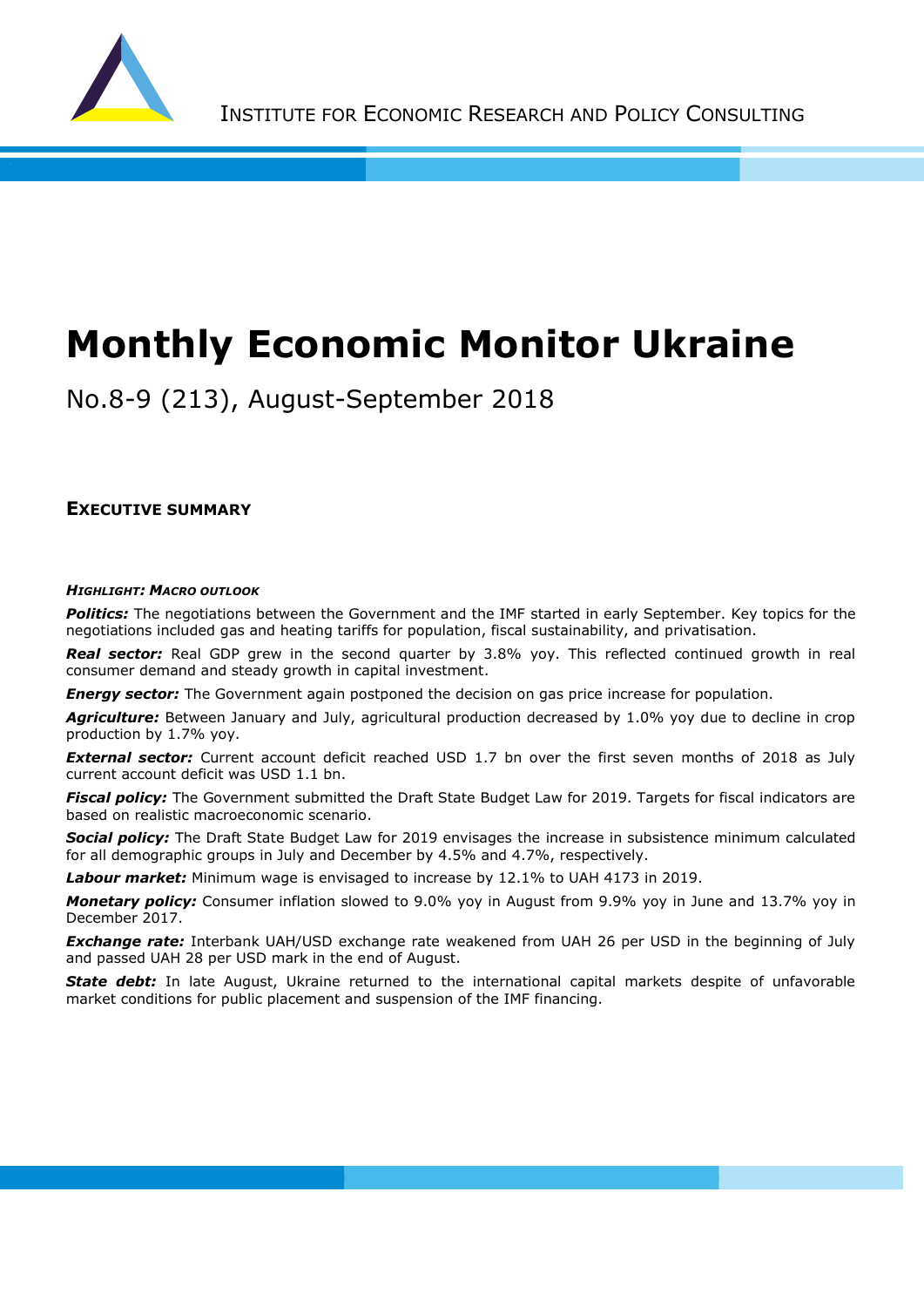### **Highlight of the month: Macro outlook**

#### **CHALLENGING THE FUTURE: UP OR DOWN?**

#### *By Oleksandra Betliy*

Over the recent weeks, the discussions on the macroeconomic outlook for Ukraine were high on the agenda taking into account high external and domestic risks. The FX payments on state debt are high for next several years, while the NBU was not able to increase international reserves to more safe level. The Government liquidity was also low with UAH 13 bn on government accounts at the NBU in the end of July down from peak of UAH 105 bn in November 2017. Even though the fiscal revenues improved in recent months, lower than planned deficit financing resulted in the under-execution of expenditures. This raised concerns on the possibility of the Government to finance key liabilities timely and in full. However, the hottest debates were about the future relations the IMF and the needed revision in gas pricing for households to continue cooperation.

According to the initial plan, the Government expected to receive another tranche of loan from the IMF in March or April, which would help the planned placement of Eurobonds. However, the late approval of the law on the creation of the Anticorruption Court pushed back the timeline for negotiations. As a result, the IMF mission came to discuss the terms of the next loan installment only in September. Meanwhile, the Ministry of Finance postponed the issue of regular Eurobonds bud it has secured USD 0.7 bn through private placement of six month Eurobonds at a relatively high yield estimated at 9.1% p.a. Short-term Eurobond was likely meant as bridge financing until more long-term financing is secured after conclusion of talks with the IMF. Recently, the media announced that the current EFF program with the IMF might be substituted by the new USD 4-5 bn stand-by program with revised conditionalities. In any case, to receive a loan under either old or new programme the Government will definitely have to increase gas prices for population according to its commitments taken in 2016. At that time, the Government approved the import parity approach to set gas tariffs for population, but it repeatedly delayed its application. Over time, the difference between import parity rate and tariff for population increased substantially.

If received, the IMF loan will supplement the NBU international reserves but it will not contribute directly to fiscal deficit financing. However, the IMF deal will unlock significant donor funds and will ease access to private financing for the Government. For example, continued cooperation with the IMF is among key conditions for the latest loan from the EU (MFA-IV), recently signed between Ukrainian government and the European Commission. First tranche of the MFA at EUR 0.5 bn is expected to be received in autumn 2018. The second and the last tranche under this program in the equivalent amount is scheduled for spring 2019 if the Government approves the reforms of the SFS and the Customs, ensure progress with the minimum OECD requirements on fighting tax evasion, introduce automatic verification of e-declarations, etc. The World Bank is preparing USD 650 m in policy-based guarantees to Ukraine where cooperation with the IMF is again a key

condition for support. Guarantees are expected to support USD 0.8 bn in external borrowing. The Government is also expected to proceed with Eurobond issue after the IMF deal under more favourable conditions than the August placement.

Under such scenario, the Institute expects real GDP to grow by 3.3% in 2018 and by 3.2% in 2019. Consumer price inflation is projected to decelerate to 9.3% yoy in the end of this year and 8.1% in the end of 2019. Domestic demand will remain a driver of economic growth. However, it will drive both consumption and investment imports. As a result, real net exports is forecasted to make a negative contribution to real GDP growth at 1.7 p.p. in 2018 and 0.7 p.p. in 2019.

The IER forecast is close to the official forecast, which is taken as a base for the Draft State Budget Law for 2019. The Government submitted the Draft Law on September 15, which complies with the Budget Code. The fiscal indicators are mostly based on the effective legislation (accounting for usual increase in excise rates, rent payments and ecology tax and few other changes in taxation) and, thus, do not account for increase in gas tariffs, which will result in higher revenue from the Naftogaz but also will increase spending for housing and utility subsidies. The Draft also does not envisage the introduction of exit capital tax. Overall, according to the official forecast, consolidated fiscal revenues are expected to reduce by 1.1 p.p. to 32.8% of GDP. Fiscal deficit is planned at about 2% of GDP, which complies with current IMF program.



However, if Ukraine loses the chance to receive assistance from the IMF and other international donors the Government will be hard-pressed to execute planned fiscal expenditures in 2018. The fiscal indicators will be also revised for 2019 to take into account lower real GDP growth, higher inflation.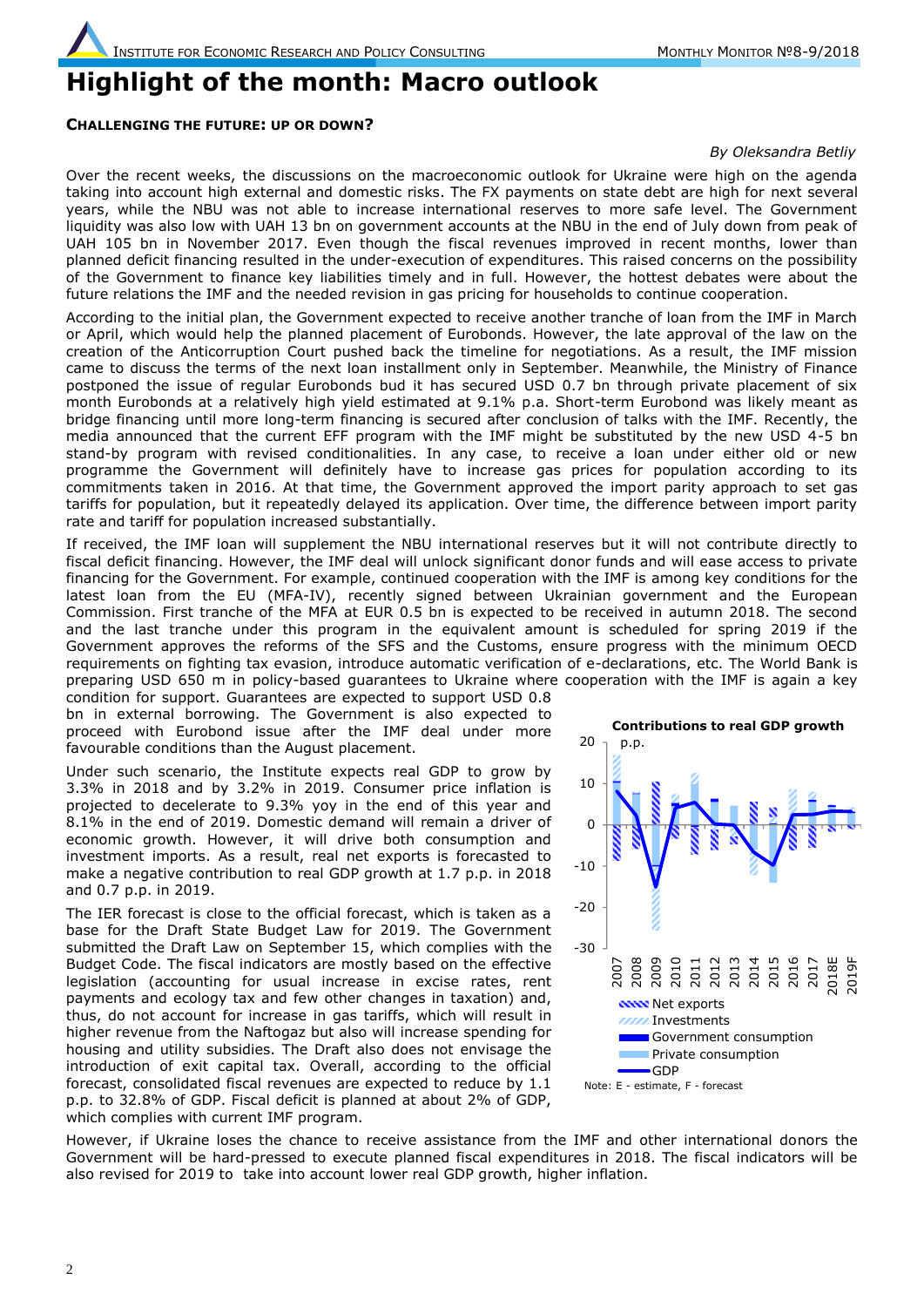## Monthly Economic Monitor Ukraine

#### **Politics: Important negotiations with the IFIs**

*IMF.* On September, 6, the IMF mission arrived to Ukraine. The negotiations between the Government and the IMF are harsh taking into account the need to increase gas and heating tariffs for population, ensure fiscal sustainability, and launch the land market reform among other measures that also need to be introduced. Another tranche of the IMF loan to Ukraine (which will expectedly go to the NBU international reserves) will open the chances of Ukraine to receive macro-finance assistance from the EU at EUR 500 m and the World Bank guarantees for external borrowings at USD 1 bn, which would support fiscal situation.

Law enforcement and judiciary. Two competitions to the highest judicial institutions took place in Ukraine in September. The calls for applications for the positions of the judges of the Anti-corruption court and of the Supreme Courte had been opened. The deadlines were September 14 for both competitions. The results of the competitions will be important to ensure the efficient work of the judicial system in the country.

Nazar Kholodnytsky, the Chief Anti-Corruption Prosecutor (SAP), kept his position after the investigation of the Qualification and Disciplinary Commission of Prosecutors. Still, the tensions between the important anti-corruption institutions – the SAP and the NABU – remained.

In August, Roman Truba, Director of the State Bureau of Investigations, rejected all the 27 candidates that applied for senior posts in the Bureau as they did not comply with requirements. This puts the launch of the operation by the State Bureau of Investigations planned for October, 2018, under risk.

*War in Donbas.* The armed conflict in the eastern Ukraine continued in July and August. Combined Russian-separatist forces attacked the positions of Ukrainian armed forces. A "back to school" ceasefire set up at the end of August was repeatedly violated by the combined Russian-separatist forces. In response to the expansion of Russia's military presence in the Azov Sea, Ukraine has announced intention to increase the presence of the Navy there. It also conducted military training to deflect possible attacks from the sea. 25 service members of the Ukrainian Armed Forces were killed in the war in July and August, and 86 service members were wounded.

*Attacks on activists.* In July and August, attempted assassinations and physical attacks were made on several activists in different regions of Ukraine. In July, Kherson activist and city official Kateryna Handziuk was attacked with acid, which caused severe burns. She has been a critic of local police accusing them of corruption. In August, Vitaliy Oleshko, a veteran of the war in the eastern Ukraine and civic activist known for speaking out against corruption, was killed in Zaporizhya oblast. An attempt on life of investigative journalist Hryhoriy Kozma and lawyer and activist Mykhailo Kuzakon was made in August in Odesa. The string of these and other attacks on activists raised concerns of political intimidation and police inaction.

**Environmental emergency.** Toxic gas sulphur dioxide was released into the air by the chemical plant Crimea Tytan, which is located in the northern part of Russia-occupied Crimea in August as a result of the evaporation of acid. Due to the wind, toxic emissions have also reached some parts of Kherson oblast in mainland Ukraine. As a result, residents of the two regions suffered chemical burns and had breathing problems. As a result, Ukraine started evacuation of children and pregnant women from several localities. At the same time, Russian authorities understated the environmental impact of the contamination for weeks after it happened insisting that it was not a threat to public health. The statements from Russian authorities on the alleged suspension of the plant operation had not been confirmed.

**Population (without Crimea): 42.5 m Industry/GVA: 26% Agriculture/GVA: 12% Investment/GDP: 16% Exports: EU 35%, Asia 27%, Russia 13% Imports: EU 72%, Asia 19%, Russia 13%**



Source: Ukrstat

Institute for Economic Research and Policy Consulting Reytarska 8/5-A, 01034 Kyiv Fax (+38044) 278-6336 E-mail: [institute@ier.kiev.ua](mailto:institute@ier.kiev.ua) [http://www.ier.com.ua](http://www.ier.com.ua/)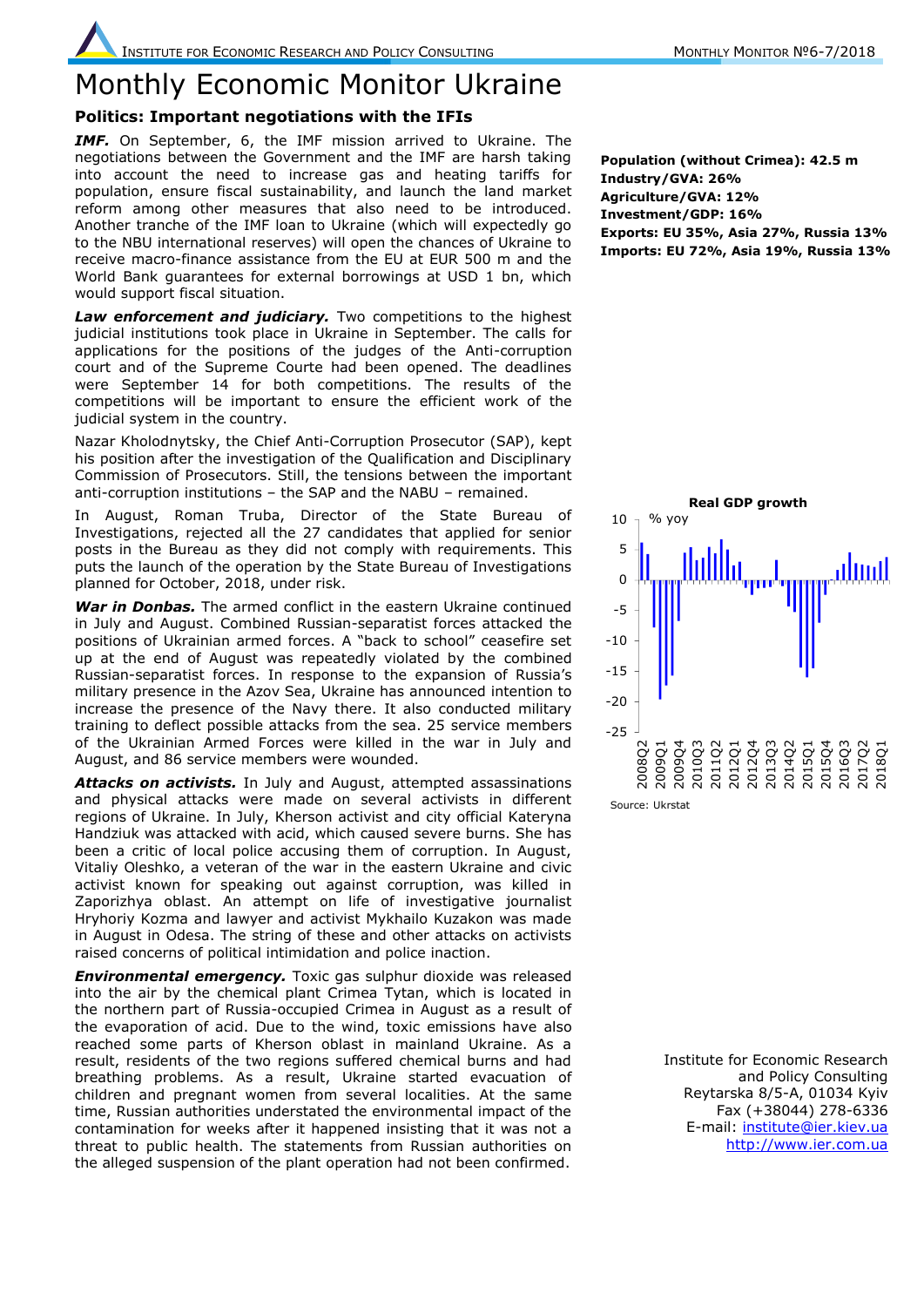#### **Real sector: Real GDP growth grew by 3.8% yoy in the second quarter**

*GDP.* Real GDP grew in the second quarter by 3.8% yoy. This reflected continued growth in real consumer demand at 4% yoy and steady growth in capital investment at 14% yoy. Consumer demand and capital investment growth slowed down slightly from previous quarter due to higher statistical base. At the same time general government consumption increased by 11% yoy after falling in the first quarter. Real exports was almost unchanged as lower agricultural exports offset growth in steel export volumes. Real imports increased by 3% yoy as imports of machine building products continued to grow. Contribution of net real exports to GDP growth remained negative at 2.7 p.p.

On the production side, agriculture and service sectors such as trade, IT and transport led the growth. Real value added in agriculture jumped by 19% yoy due to earlier start of harvesting. Real GVA in the industry grew by 2.0% yoy.

**Sectoral trends.** Industrial output increased by 2.9% yoy in July. Mining production grew by 4.5% yoy as oil extraction jumped by 20% yoy and metal ore extraction grew by 8% yoy. This reflected new capacities coming online. Manufacturing output grew by 2.3% yoy in July due to higher production in the chemical industry, metallurgy and machine building. Metallurgy output grew by 6% yoy in response to increase in external demand despite logistical difficulties. Machine building output grew by 1% yoy as strong growth in production of auto parts and railway equipment offset lower defence orders. Food production dropped 5% yoy as lower input stocks limited output. Among others, sunflower oil production dropped by over 37% yoy.

Retail sales in July grew by 6.6% yoy as consumer incomes continued to grow. Construction increased by 11% yoy in July as spending on road construction and other infrastructure grew significantly. Building construction was lower than in previous year.

#### **Energy: State coal mines are in crisis**

*Coal.* On July 13, the Parliament transferred UAH 1.4 bn for subsidies to the state coal mines to cover wage payments from a special budget program "Support of implementation of the electricity market". Additional UAH 100 m were transferred to wage payments of coal miners on August 22 from the occupational safety at coal mines program. According to the Ministry of Energy data, the total losses of the state coal mines in the first half of 2018 reached UAH 1.7 bn, coal production by state mines decreased by 10.5% yoy to 16.5 m tones. Cost of coal production exceeds the coal price partially due to low productivity and excessive number of employees. This results in wage arrears and requires UAH 3 bn of subsidies annually.

*Gas.* On August 3, the National Energy and Utilities Regulatory Commission (NERC) adopted the Development Plan for the Ukrtransgaz gas storage facilities for 2018-2027. The company plans to modernize four compressor stations and remove bottlenecks in the gas transportation system for UAH 13 bn.

The Government again postponed the decision on gas price increase for population. However, it is expected that a respective decision will be likely taken in mid-October as this is among the key topics for the negotiation with the IMF mission.

*Energy efficiency.* The Ministry for Regional Development, construction and utilities on August 28 created a nomination committee for selecting the members of the Supervisory board of the Energy Efficiency Fund. The committee consists of six members representing the EU (Head of the Projects Department of the "Economic Cooperation, Electricity, Infrastructure and Habitat" Project of the Ukrainian Delegation of the European Union Johannes Bauer and expert of the Support Group for Ukraine Krzysztof Gierulski), German government (Project Manager of GIZ Robert Kuenne) and the Cabinet of Ministers of Ukraine (Deputy Regional Development Minister Eduard Kruhliak, Deputy Finance Minister Yuriy Heletey and Director of the economic development department of the Cabinet's







Note: Since April 2014 - data excludes Crimea Source: Ukrstat

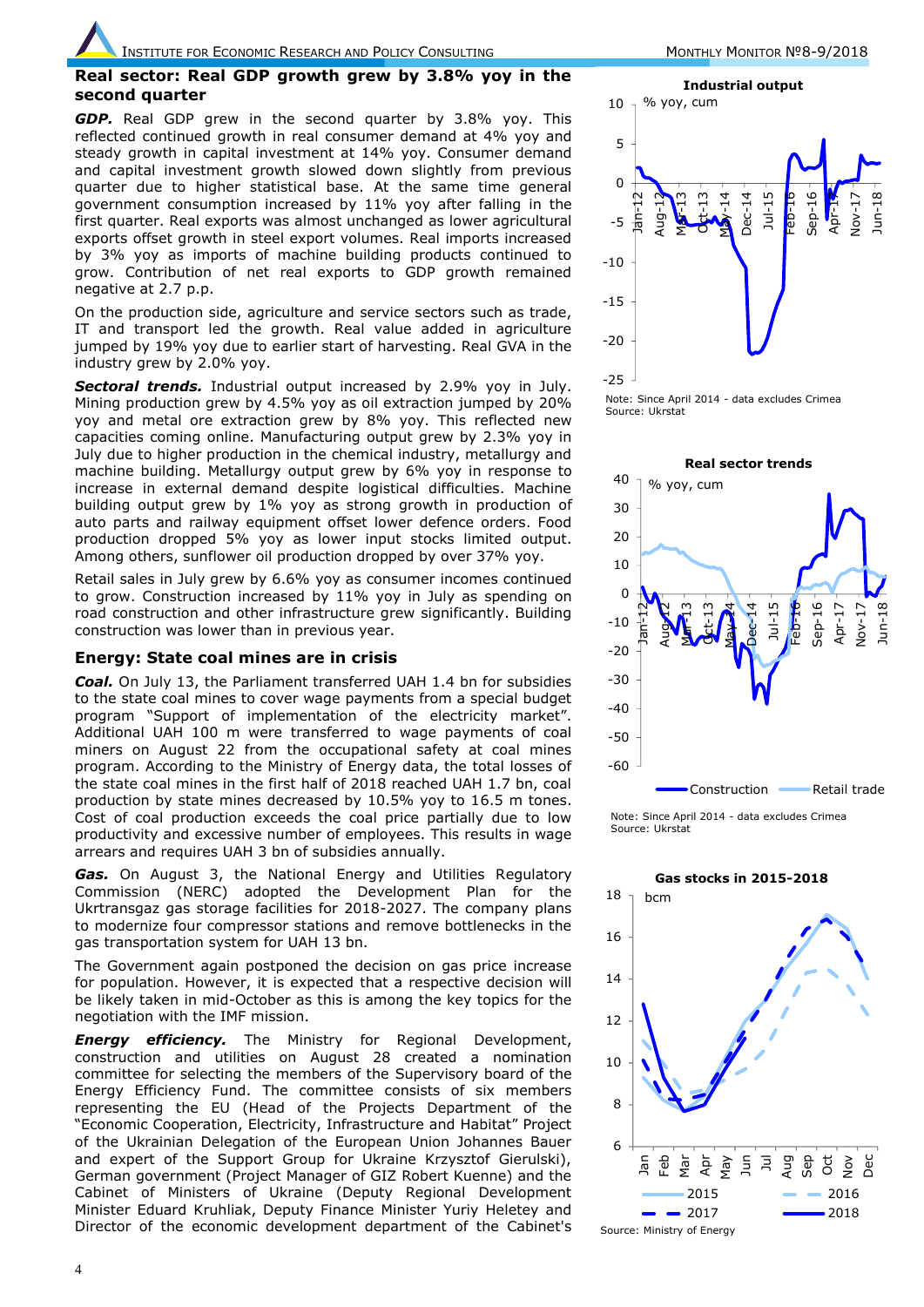## INSTITUTE FOR ECONOMIC RESEARCH AND POLICY CONSULTING MONTHLY MONTHLY MONITOR Nº8-9/2018

Secretariat Valentyna Yashchuk). The commission would determine requirements for candidates and define the list of documents for participating in the competition, as well as the procedure and stages of selection, including the criteria for evaluating members of the fund's supervisory board.

#### **Agriculture: Results of early grain harvesting campaign**

**Production.** Between January and July, agricultural production decreased by 1.0% yoy due to decline in crop production by 1.7% yoy. By the end of August, harvesting campaign of early grains and leguminous crops has been finalized. Harvest of early grain and leguminous crops declined by 7.5% yoy to 34.5 m t due to decrease in average yields from 3.9 t per ha (in 2017) to 3.5 t per ha. Still, the total grain harvest is expected to increase this year. Recently, the Ministry of Agrarian Policy and Food increased its grain forecast from 60 m t to 63 m t.

During first seven months of the year total livestock production remained on the level of 2017 due to increase in egg production (by 2.6% yoy) and poultry slaughter (by 5.0% yoy) as poultry number increased by 4.5% yoy. However, milk production decreased by 2.0% yoy. As of  $1<sup>st</sup>$  of August, the number of cows decreased by 4.3% yoy and the number of pigs fell by 4.9% yoy.

**Trade.** In the first half of 2018 agricultural and food exports reached USD 8.5 bn (decreased by 1.7% yoy) comprising 36.7% of total Ukrainian export. Crops and vegetable oils constituted largest share of agricultural exports. However, exports of fats and vegetable oils dropped by 7% yoy or USD 172 m due decline in the supply of sunflower oil to Turkey, Egypt and China. Moreover, exports of crop production declined by 2.4% yoy or USD 102 m due to decrease of corn and barley exports.

Asian countries' share in the total exports of agrarian products amounted to 43.2%. Ranking main importers' has been traditionally led by India (USD 1.1 bn), the second place is held by Egypt (USD 576 m) and the third – by China (USD 527 m). Ukrainian horticultural exports increased by 59% yoy reaching USD 100 m, of which USD 64 m constituted exports of walnuts. Imports amounted to USD 2.6 bn (increased by 23% yoy), which contributed to a positive foreign trade balance of USD 5.9 bn.

**Policy.** In August the President signed several laws in the sphere of agricultural regulation and food security, which were approved by the Verkhovna Rada during previous parliament session. First, the Law on stimulation of the creation and development of family farms envisages that family farmers can register as tax payers under the fourth group of simplified taxation system. All land taxes are to be paid at the location of the land plot.

On July, 30, the President of Ukraine signed Law on basic principles and requirements for organic production, circulation and labeling of organic products. The law sets requirements to the production and distribution of organic goods in accordance with European and world standards and introduces state control over the economic activity of the participants of the organic market.

Second, the President signed the Law on amending certain legislative acts of Ukraine on regulating the implementation of certain phytosanitary procedures, which envisages the involvement of the private sector to the conducting phytosanitary examination of crop production. That will expand the network of phytosanitary laboratories, reduce the time to follow the relevant procedures and help avoid duplication of operations, improve the quality of procedures and help minimize the costs for farmers. The Law contributes to the harmonization of Ukrainian legislation in the field of quarantine of plants with the requirements of the EU.

Another important Law attempts to solve the issue of collective ownership of land, improve agricultural land use regulations, prevent land raiding and stimulate irrigation in Ukraine. The Law, in particular, recognizes that the land of liquidated collective agricultural enterprises will be transferred to the property of the territorial



Source: Ministry of Energy, Ukrenergo



**Trade in goods in Jan-May 2018**

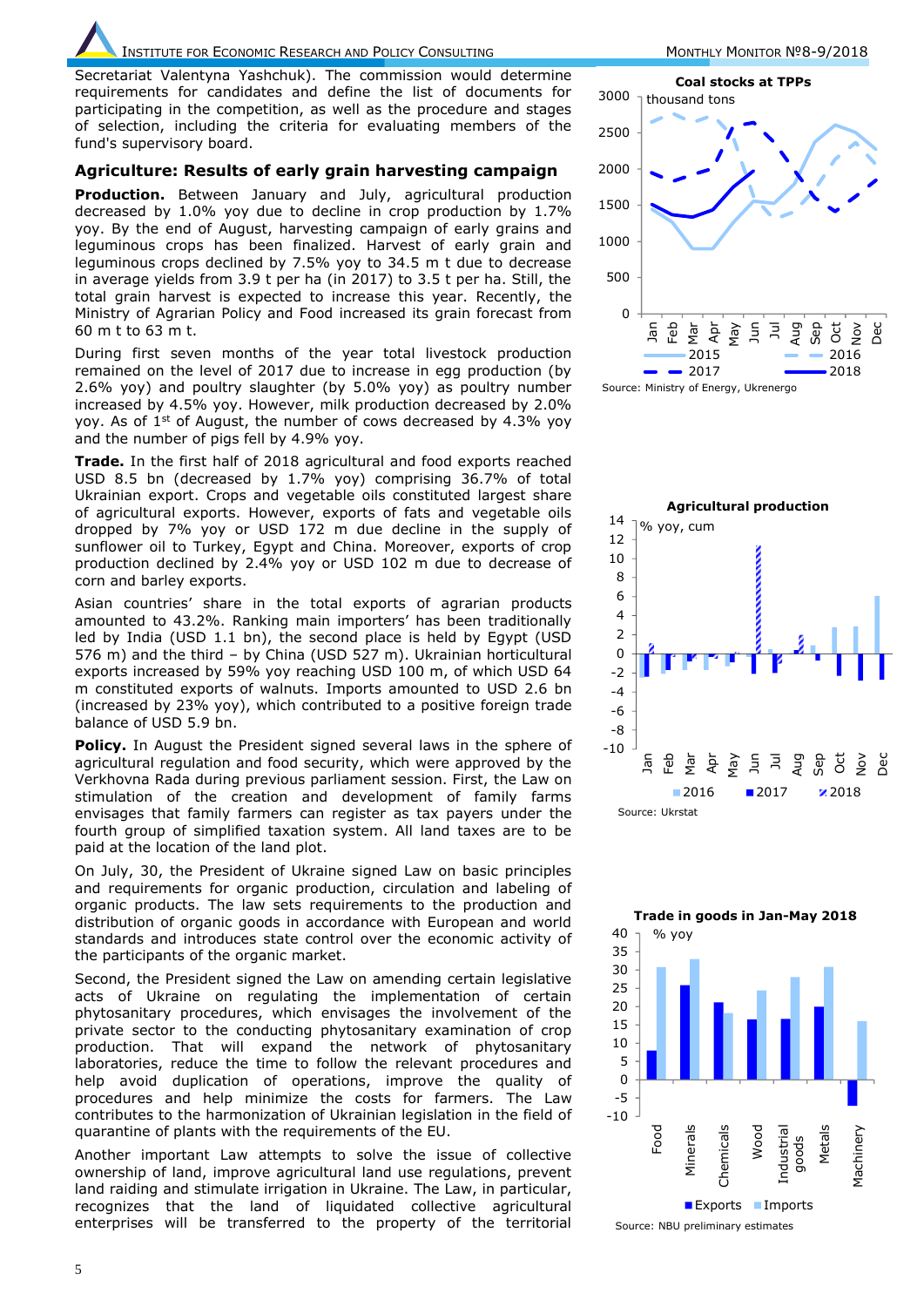#### INSTITUTE FOR ECONOMIC RESEARCH AND POLICY CONSULTING MONTHLY MONTHLY MONITOR Nº8-9/2018

communities. The Law allows to lease field roads and field-protective forest bands. Tenants of the land in a particular land "masiv" will be able to exchange land plots without the consent of the lessor, while remaining responsible for the execution of the lease agreement. Moreover, tenants that lease 75% of the total land "masiv" area will receive a preferential right to lease/sublease other land plots, with the provision that its owners (leaseholders) will receive equivalent land plots in the same land "masiv".

The President also signed the Law on amendments to the Tax Code the exemption from VAT on export operations outside the customs territory of Ukraine will be valid from September, 2018, to end of December, 2021, for soybeans and from January, 2020, to end of December, 2021, for rapeseed producers of the indicated oilseeds.

#### **External sector: Current account deficit widened to USD 1.7 bn between January and July**

*Current account.* Current account deficit reached USD 1.7 bn over the first seven months of 2018 as July current account deficit was USD 1.1 bn. Large current account deficit in July reflected record merchandise trade deficit at USD 1.7 bn (largest since 2013). Trade in services was close to balance in July due to seasonal increase in travel imports. Net investment payments reached USD 0.7 bn due to higher dividend pay-outs. Increase in net inflow of secondary income and wages (remittances) to USD 1.3 bn limited current account deficit.

Merchandise exports grew by 12% yoy in dollar terms in July. Steel exports increased by 20% yoy from low statistical base despite logistical problems and repairs on some of the steel mills. Agricultural exports grew by 8% yoy due to higher wheat exports and expansion of meat exports to the EU. Exports of other goods increased by 12% yoy.

Merchandise imports jumped by 25% yoy in July after it slowed in June possibly due to enhanced customs checks. Imports of mineral products jumped by 33% yoy due to higher energy prices. Growing investment and consumer demand pushed imports of machinery and equipment up by 16% yoy to the second highest level since 2013. Imports of other items grew by 26% yoy as importers adapted to changes in customs procedures.

**Financial account.** Capital inflows under financial account reached USD 1.8 bn in the first seven months of 2018. Public sector was mostly inactive over the period and recorded USD 56 m in net capital outflows. Bank sector recorded USD 679 m in FDI inflows (mostly debt-to-equity conversions and reinvested profits) and USD 477 m in other outflows. Real sector raised USD 644 m in net FDI between January and July. Real sector debt inflows were USD 750 m mostly reflecting increase in external debt of private sector companies while trade credit transactions were balanced.

#### **Fiscal policy: Realistic Draft State Budget for 2019**

**Fiscal situation in 2018.** The fiscal situation improved in August 2018. At the beginning of September there were UAH 27.1 bn at the Single Treasury Account as compared to about UAH 2.0 bn one month before. The likely reason for such improvement were good collection of enterprise profit tax, which is paid quarterly and which likely exceeded UAH 22 bn received in May. The funds attracted from the Eurobonds placement likely remained in foreign currency at the government account at the NBU.

According to the preliminary information of the State Treasury, central fiscal revenues in first eight months of the year were still by 3% lower than planned. Tax revenues were close to the plan, while non-tax revenues lagged behind. This likely reflected lower than projected profit transfers from state-owned enterprises and the NBU

*Draft Budget – 2019.* The Government submitted the Draft State Budget Law for 2019 to the Parliament. Targets for fiscal indicators are based on realistic macroeconomic scenario. Real GDP is forecasted to grow by 3.0% in 2019, and CPI is projected at 7.4%



current account balance

**Financial and capital account, net** Source: NBU preliminary estimates



**Growth of Consolidated fiscal revenues in the Jan-July of 2018**



Source: State Treasury reports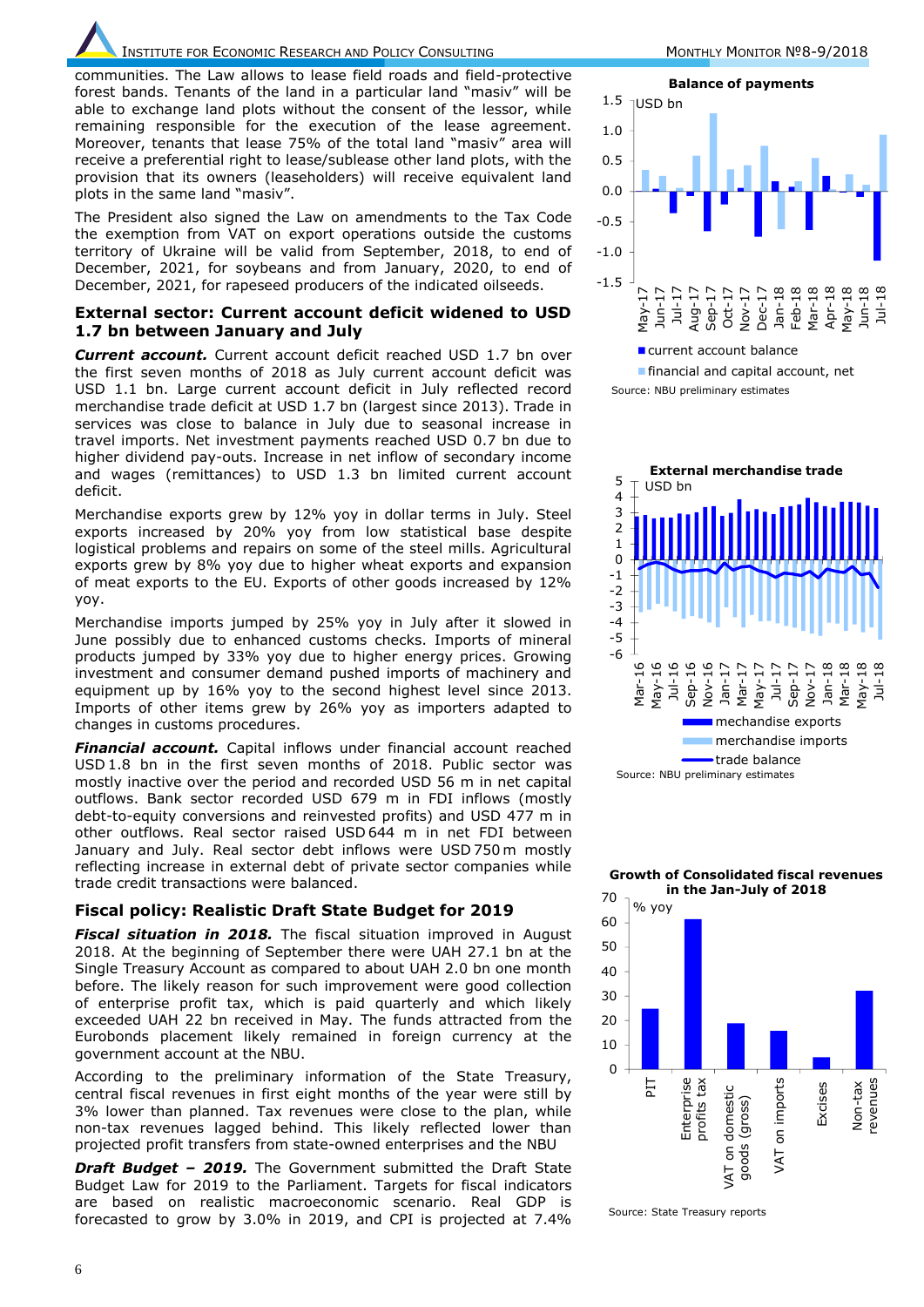yoy in December. Currently, the Draft Budget is based mainly on existing tax legislation. Only minor changes in the Tax Code and Budget Codes including the indexation of rates of excises, rent payments, and ecological tax are accounted for in the budget. It does not include the impact of the likely increase in gas tariffs for population and the possible introduction of exit capital tax on the revenues and expenditures.

Central fiscal revenues are planned to increase by 9.9% as compared to the 2018 plan, but they will reduce in relation to GDP by 1 p.p. to 25.5%. Tax revenues will grow by 11.7% due to higher revenues from all key taxes; the structure of tax revenues will not change significantly. At the same time, non-tax revenues will decline due to lower NBU transfer of profit and absent one-off revenues from sale of 4G license.

Central fiscal expenditures target will increase by 9.8%. Distribution of expenditures will not change substantially. Still, the share of expenditures on general government functions and inter-budgetary transfers is expected to reduce (the latter reduces largely due to lower planned subvention for housing and utility subsidy). The Government envisages the financing of healthcare reform, including several regional pilots in secondary healthcare level and in emergency medicine.

Central fiscal deficit is envisaged at UAH 89 bn or 2.25% of GDP, which complies with the criteria in the IMF program. However, the sources of deficit financing raise concerns, if the Government does not continue cooperation with the IMF. The privatization receipts are planned at UAH 17 bn, while external borrowings are envisaged at USD 4.2 bn.

The Budget debates in the Parliament are likely to be hot considering coming Presidential and Parliament elections. The fiscal indicators in the finally approved Law may be much more optimistic than in currently submitted by the Government draft.

#### **Social policy: Restricted increase in social standards in 2019**

The Draft State Budget Law for 2019 envisages the increase in subsistence minimum calculated for all demographic groups in July and December by 4.5% and 4.7%, respectively. On average, it will remain close to 2018 level in real terms.

Minimum pension for retired individuals that have required insurance record (26 years in 2019) will be set at 40% of minimum wage or UAH 1669 for all year. Minimum pension for all other individuals that reached retirement age will increase in line with subsistence minimum from UAH 1497 in December 2018 to UAH 1638 in December 2018. Pensions will also be indexed in March 2019 (at the level fixed by the separate Government decision). Overall, the central fiscal transfer to the Pension Fund for financing state pension programs and the Fund's deficit will be increased by about 20% to UAH 166.5 bn.

#### **Labour market: Careful increase in minimum wage**

Minimum wage is envisaged to increase by 12.1% to UAH 4173 in 2019. It is estimated to grow by about 3% in real terms on average next year. This is a conservative increase considering scheduled elections. Besides, in 2018 Budget Law the government was required to consider increasing minimum wage to UAH 4200 by the middle of 2018. Thus, there is a risk that MPs will increase minimum wage further for next year.

#### **Monetary policy: Inflation slowed to 9.0% yoy in August**

Consumer inflation slowed to 9.0% yoy in August from 9.9% yoy in June and 13.7% yoy in December 2017. Food price growth slowed down even more to 7.1% yoy from 18.3% yoy in December. This reflected good harvests of cereals, fruit and vegetables and falling global food prices (apart from wheat and maize). Non-food inflation remained low despite recent increase in exchange rate volatility. The



**Minimum wage and minimum pension**





Source: Ukrstat Source: Ukrstat\*not including AR Crimea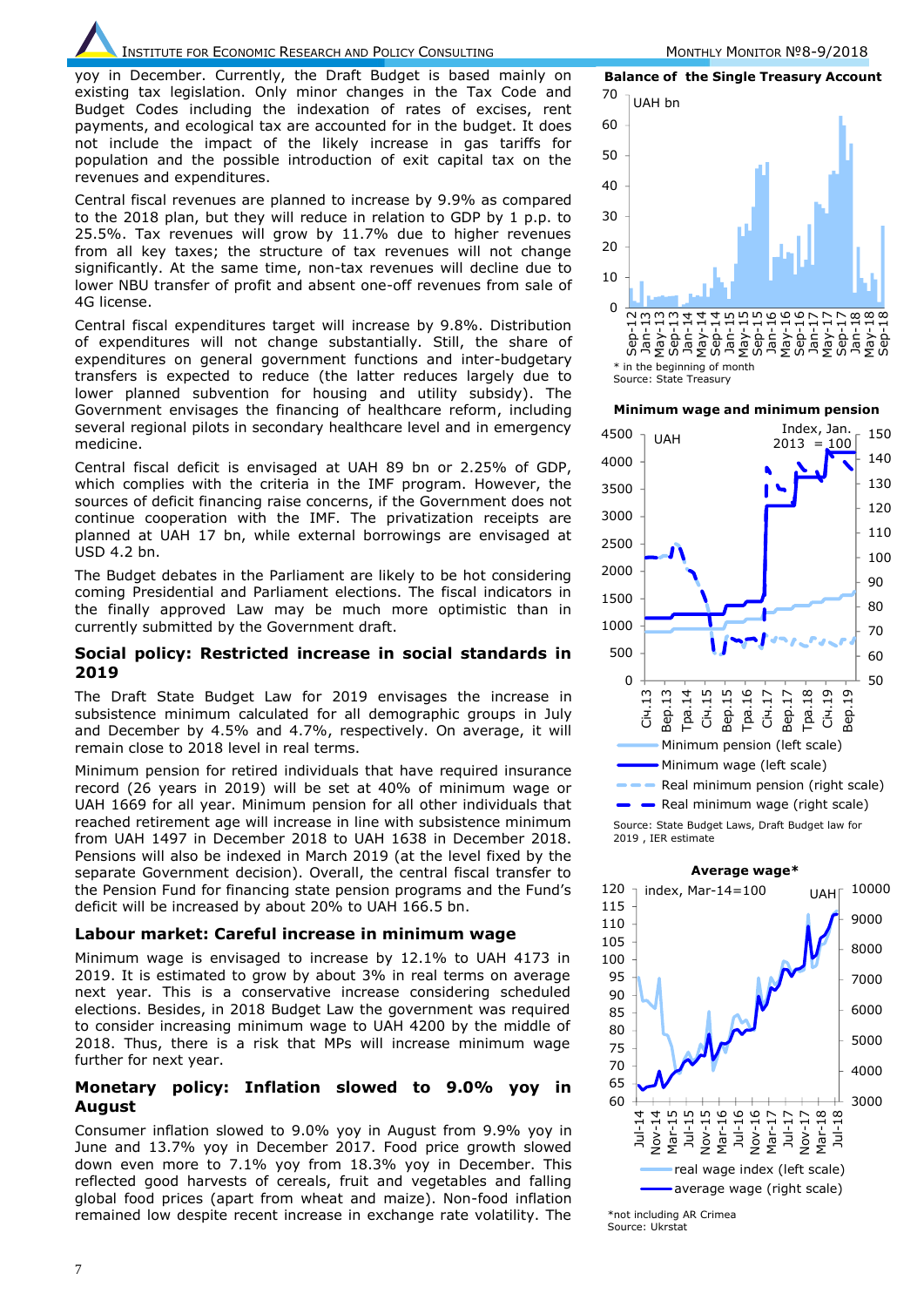Government also so far kept electricity and natural gas tariffs for households unchanged. Still, prices for services grew faster than headline inflation due to wage growth and higher oil prices added to prices of transport services.

The NBU in September again increased policy rate to counter rising inflation risks and to rein in inflation expectations. Policy rate in total increased by 2 p.p. to 18% p.a. so far in 2018. This decision was expected as inflation pressure increased in response to weakening hryvnia.

#### **Exchange rate: Hryvnia weakened to over UAH 28 per USD**

Interbank UAH/USD exchange rate weakened from UAH 26 per USD in the beginning of July and passed UAH 28 per USD mark in the end of August. This reflected increase in depreciation expectations, higher demand for cash foreign currency, seasonal weakening of export revenues and increase in imports. The NBU worked to reduce volatility and sold USD 0.6 bn in July and August. As a result, the NBU international reserves reduced to USD 17.2 bn in August from USD 18.0 bn in June.

#### **State debt: Medium-term State Debt Management Strategy for 2018-2020 was approved**

*The Debt Management Strategy***.** On August 22, the Ministry of Finance approved the Medium-term State Debt Management Strategy for 2018-2020. The targets of direct state debt in relation to GDP was set at 60.0%, 52.2% and 49.0%, respectively for 2018-2020. The Government decreased the targets compared to the Debt Strategy for 2017-2019 (66% of GDP, 62% of GDP and 58% of GDP, respectively).

The Strategy includes measures aimed at decreasing the share of FXdenominated debt, which remains high (70% of total state debt as of the 31th of July). In particular, domestic market development as well as issuance of government bonds in hryvnia for international investors are expected to improve the currency structure of the state debt and contribute to higher debt sustainability.

Positive feature of new Strategy is the creation of the Debt Management Agency aimed at the strengthening institutional capacity in the sphere of state debt management. Such agencies exist in some countries to ensure efficient debt management.

*Domestic debt.* In July and August, domestic borrowings increased to UAH 4.5 bn and UAH 8.0 bn respectively. The weighted average yield increased to 18.0% compared to 17.3 in June (and 16.1% in January) at the background of increased key policy rate by the NBU. Short-term bonds prevailed: near 91.0% of bonds were with maturities of up to one year, including 3-6-month bonds, which had the most demand.

The yields for FX-denominated government domestic bonds increased as well (from 5.47% to 5.79% for USD and 5.25% to 5.79% for EUR) due to higher needs for FX-debt refinancing and lower than expected demand for local currency bonds with longer maturities. The Ministry of Finance placed USD 513 m of USD-denominated bonds (mostly half-year) and EUR 130 m of 2- and 11-month EUR-denominated bonds.

**External debt.** In late August, Ukraine returned to the international capital markets despite of unfavorable market conditions for public placement and suspension of the IMF financing. It made a private placement of short-term Eurobonds with principle of USD 725 bn at a high yield of 9.11% p.a. The bonds have only 6-months maturity, which signals expectations of the Government to reach an agreement with the IMF on further assistance.

 $-20$ -10 0 10 20 30 40 50 60 70 NOV-14<br>Feb-15<br>May-15<br>Aug-16<br>Nov-16<br>Aug-16<br>Auv-16 Feb-17 May-17 Aug-17 **Vov-17**<br>Feb-18 Feb-18  $\overline{8}$ Aug-18 CPI - Monetary base % yoy Source: Ukrstat, NBU **CPI and monetary base development**



**Weighted average yield for domestic state bonds** 

Source: NBU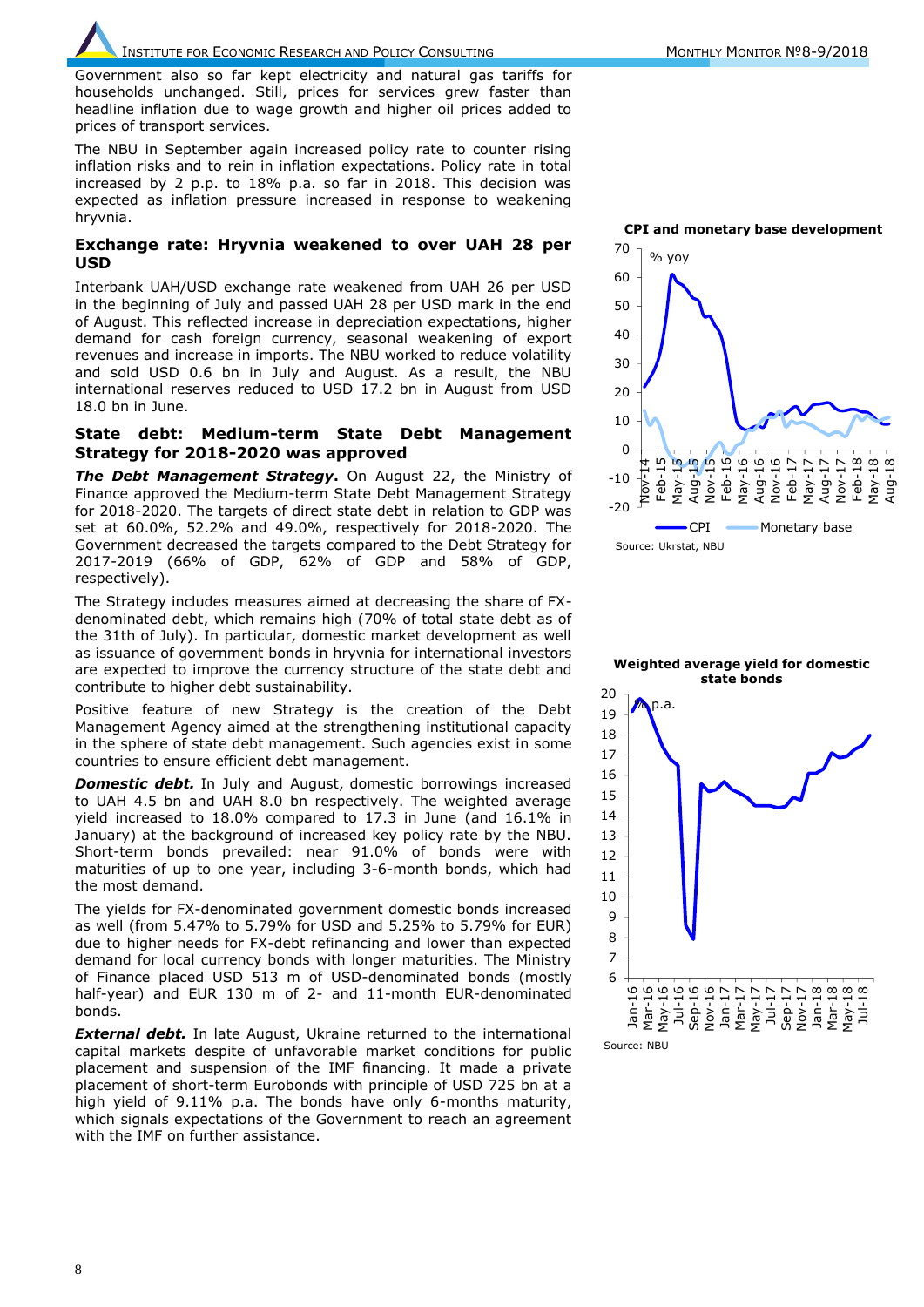#### **Tables**

|                                |             |        |             |        | Q3 16 Q4 16 Q1 17 Q2 17 Q3 17 Q4 17 Q1 18 Q2 18 |        |        |             |        | Sep    | Oct    | Nov    | Dec       | Jan    | Feb    | Mar            | Apr    | May    | Jun                                                                     | Jul    | Aug  |
|--------------------------------|-------------|--------|-------------|--------|-------------------------------------------------|--------|--------|-------------|--------|--------|--------|--------|-----------|--------|--------|----------------|--------|--------|-------------------------------------------------------------------------|--------|------|
| Industrial production (real)   | % yoy cum.  | 2.5    | 2.8         | $-0.7$ | 0.3                                             | 0.3    | 0.4    | 2.4         | 2.5    | 0.3    | 0.4    | 0.5    | 0.4       | 3.6    | 2.8    | 2.4            | 2.6    | 2.6    | 2.5                                                                     | 2.6    |      |
| Construction (real)            | % vov cum.  | 17.3   | 17.4        | 25.4   | 29.2                                            | 28.3   | 26.3   | $-0.3$      | 2.8    | 28.3   | 27.5   | 26.5   | 26.3      | $-1.0$ | 0.7    | $-0.3$         | $-0.8$ | 1.8    | 2.8                                                                     | 6.3    |      |
| Agricultural production (real) | % yoy cum.  | 0.9    | 6.3         | $-0.8$ | $-2.1$                                          | $-0.7$ | $-2.7$ | $-0.5$      | 11.4   | $-0.7$ | $-2.3$ | $-2.8$ | $-2.7$    | 1.1    | $-0.3$ | $-0.5$         | $-0.5$ | 0.2    | 11.4                                                                    | $-1.0$ | 2.0  |
| Retail trade turnover (real)   | % yoy cum.  | 3.3    | 4.0         | 3.1    | 7.3                                             | 8.8    | 8.8    | 7.6         | 6.2    | 8.8    | 8.2    | 8.0    | 8.8       | 9.6    | 7.5    | 7.6            | 7.0    | 6.1    | 6.2                                                                     | 6.6    | 7.5  |
| Average wage                   | <b>UAH</b>  | 5311   | 5744        | 6323   | 6953                                            | 7268   | 7878   | 7974        | 8749   | 7351   | 7377   |        | 7479 8777 | 7711   |        | 7828 8382 8382 |        |        | 8725 9141 9170                                                          |        |      |
| CPI                            | % yoy eop   | 7.9    | 12.4        | 15.1   | 15.6                                            | 16.4   | 13.7   | 13.2        | 9.9    | 16.4   | 14.6   | 13.6   | 13.7      | 14.1   | 14.0   | 13.2           | 13.1   | 11.7   | 9.9                                                                     | 8.9    | 9.0  |
| PPI                            | % yoy eop   | 19.6   | 35.7        | 38.3   | 26.3                                            | 22.4   | 16.5   | 15.9        | 18.4   | 22.4   | 18.8   | 18.4   | 16.5      | 22.0   | 19.6   | 15.9           | 14.1   | 16.5   | 18.4                                                                    | 18.1   | 19.3 |
| Exports (USD)*                 | % yoy cum.  | $-7.9$ | $-3.9$      | 28.7   | 21.3                                            | 19.0   | 16.9   | 9.4         | 11.3   | 19.0   | 18.7   | 18.1   | 16.9      | 19.0   | 15.0   | 9.4            | 11.4   | 11.7   | 11.3 11.4                                                               |        |      |
| Imports (USD)*                 | % yoy cum.  | 0.9    | 4.5         | 20.6   | 22.4                                            | 19.7   | 18.9   | 12.1        | 12.6   | 19.7   | 20.1   | 19.7   | 18.9      | 27.4   | 17.7   | 12.1           | 12.9   | 13.2   | 12.6 14.0                                                               |        |      |
| Trade balance*                 | USD bn cum. | $-2.3$ | $-4.1$      | $-1.3$ | $-3.1$                                          | $-5.8$ | $-8.6$ | $-1.9$      | $-3.8$ | $-5.8$ | $-6.7$ | $-7.4$ | -8.6      | $-0.5$ | $-1.2$ | $-1.9$         | $-2.2$ | $-3.0$ | $-3.8$                                                                  | $-5.5$ |      |
| Current account**              | USD bn cum. | $-1.2$ | $-1.3$      | $-0.4$ | $-0.1$                                          | $-1.2$ | $-2.1$ | $-0.7$      | $-0.6$ | $-1.2$ | $-1.4$ | $-1.3$ | $-2.1$    | 0.1    | 0.1    | $-0.7$         | $-0.5$ | $-0.5$ | $-0.6$                                                                  | $-1.7$ |      |
| Gross international reserves   | USD bn eop  | 15.6   | 15.5        | 15.1   | 18.0                                            | 18.6   | 18.8   | 18.2        | 18.0   | 18.6   | 18.7   | 18.9   | 18.8      | 18.6   | 18.4   | 18.2           | 18.4   | 18.2   | 18.0                                                                    | 17.8   | 17.2 |
| Monetary Base                  | % yoy eop   | 10.6   | 13.6        | 9.1    | 8.3                                             | 5.1    | 4.6    | 10.2        | 6.2    | 5.1    | 6.2    | 5.9    | 4.6       | 8.4    | 12.0   | 10.2           | 11.9   | 10.6   | 10.0                                                                    | 10.8   | 11.3 |
| Lending rate on UAH credits    | % pa, aop   | 17.3   | 14.7        | 15.7   | 15.1                                            | 14.4   | 16.1   | 16.9        | 17.9   | 14.9   | 15.1   | 16.3   | 17.0      | 16.3   | 17.0   | 17.5           | 17.7   | 17.9   | 18.0                                                                    | 17.9   | 18.8 |
| Exchange rate (interbank)      | USD aop     | 17.27  | 25.90       | 27.09  | 26.44                                           | 25.93  | 26.97  | 27.27       | 26.18  |        |        |        |           |        |        |                |        |        | 26.18.26.67.26.73.27.52.28.43.27.09.26.29.26.13.26.17.26.23.26.44.27.55 |        |      |
| Exchange rate (official)       | USD aop     |        | 25.40 25.67 | 27.06  | 26.46                                           | 25.91  | 26.97  | 27.32 26.18 |        |        |        |        |           |        |        |                |        |        | 26.11 26.65 26.71 27.54 28.43 27.17 26.34 26.15 26.18 26.20 26.40 27.48 |        |      |
| Exchange rate (official)       | EUR aop     | 25.58  | 28.18       | 28.81  | 29.06                                           | 30.38  | 31.76  | 33.56 31.27 |        |        |        |        |           |        |        |                |        |        | 31.08 31.38 31.32 32.58 34.60 33.59 32.50 32.14 31.01 30.65 30.83 31.75 |        |      |

Sources: Ukrstat, NBU, own calculations

\* Trade in goods and services \*\* Monthly data are according to the preliminary estimates provided by the NBU

| <b>Key Economic Indicators</b>                               |           | 2000   | 2001   | 2002   | 2003    | 2004   | 2005   | 2006   | 2007   | 2008    | 2009    | $2010^c$ | $2011^c$ | $2012^c$ | $2013^c$ | $2014^c$ | $2015^{\circ}$ | 2016 <sup>c</sup> 2017 <sup>cp</sup> |        |
|--------------------------------------------------------------|-----------|--------|--------|--------|---------|--------|--------|--------|--------|---------|---------|----------|----------|----------|----------|----------|----------------|--------------------------------------|--------|
| Nominal GDP                                                  | UAH bn    | 170    | 204    | 226    | 267     | 345    | 442    | 544    | 721    | 948     | 913     | 1079     | 1300     | 1405     | 1465     | 1587     | 1989           | 2385                                 | 2983   |
| Nominal GDP                                                  | USD bn    | 31.3   | 38.0   | 42.4   | 50.1    | 64.9   | 86.2   | 107.8  | 142.7  | 179.9   | 117.2   | 136.0    | 163.1    | 175.8    | 183.3    | 133.7    | 91.0           | 93.4                                 | 112.2  |
| GDP growth (real)                                            | $%$ yoy   | 5.9    | 9.2    | 5.2    | 9.6     | 12.1   | 2.7    | 7.3    | 7.9    | 2.3     | $-14.8$ | 4.1      | 5.5      | 0.2      | 0.0      | $-6.6$   | $-9.8$         | 2.4                                  | 2.5    |
| Industrial production                                        | $%$ yoy   | 13.2   | 14.2   | 7.0    | 15.8    | 12.5   | 3.1    | 6.2    | 7.1    | $-5.0$  | $-20.6$ | 12.2     | 8.0      | $-0.7$   | $-4.3$   | $-10.1$  | $-13.0$        | 2.8                                  | 0.4    |
| Agricultural production                                      | $%$ vov   | 9.8    | 10.2   | 1.2    | $-11.0$ | 19.7   | $-0.1$ | 0.4    | $-5.2$ | 17.5    | 0.1     | $-1.4$   | 20.2     | $-3.9$   | 13.6     | 2.2      | $-4.8$         | 6.3                                  | 2.7    |
| CPI                                                          | % vov aop | 28.2   | 12.0   | 0.8    | 5.2     | 9.0    | 13.5   | 9.1    | 12.8   | 25.2    | 15.9    | 9.4      | 8.0      | 0.6      | $-0.3$   | 12.1     | 48.7           | 13.9                                 | 14.4   |
| CPI                                                          | % yoy eop | 25.8   | 6.1    | $-0.6$ | 8.2     | 12.3   | 10.3   | 11.6   | 16.6   | 22.3    | 12.3    | 9.1      | 4.6      | $-0.2$   | 0.5      | 24.9     | 43.3           | 12.4                                 | 13.7   |
| PPI                                                          | % yoy aop | 20.9   | 8.6    | 3.1    | 7.6     | 20.5   | 16.7   | 9.6    | 19.5   | 35.5    | 6.5     | 20.9     | 19.0     | 3.7      | $-0.1$   | 17.1     | 36.0           | 20.5                                 | 26.4   |
| PPI                                                          | % vov eop | 20.8   | 0.9    | 5.7    | 11.1    | 24.1   | 9.5    | 14.1   | 23.3   | 23.0    | 14.3    | 18.7     | 14.2     | 0.3      | 1.7      | 31.8     | 25.4           | 35.7                                 | 16.5   |
| Exports (gs, USD)                                            | $%$ yoy   | 17.9   | 9.5    | 10.7   | 24.0    | 42.6   | 7.5    | 13.4   | 27.0   | 34.3    | $-36.9$ | 26.0     | 27.5     | 3.4      | $-5.5$   | $-19.9$  | $-27.0$        | $-4.0$                               | 16.9   |
| Imports (gs, USD)                                            | $%$ yoy   | 18.9   | 14.1   | 4.9    | 28.7    | 31.3   | 20.4   | 22.6   | 35.232 | 39.3    | $-44.2$ | 28.8     | 34.8     | 7.5      | $-3.5$   | $-28.1$  | $-29.3$        | 4.4                                  | 18.9   |
| Current account                                              | USD bn    | 1.5    | 1.4    | 3.1    | 2.9     | 6.9    | 2.5    | $-1.6$ | $-5.3$ | $-12.8$ | $-1.7$  | $-3.0$   | $-10.2$  | $-14.3$  | $-16.5$  | $-4.6$   | $-0.2$         | $-3.8$                               | $-2.1$ |
| Current account                                              | % GDP     | 4.8    | 3.7    | 7.3    | 5.8     | 10.6   | 2.9    | $-1.5$ | $-3.7$ | $-7.1$  | $-1.5$  | $-2.2$   | $-6.3$   | $-8.2$   | $-9.0$   | $-3.4$   | $-0.2$         | $-4.0$                               | $-1.9$ |
| FDI (net)                                                    | USD bn    | 0.6    | 0.8    | 0.7    | 1.4     | 1.7    | 7.5    | 5.7    | 9.218  | 9.9     | 4.7     | 5.8      | 7.0      | 7.2      | 4.1      | 0.3      | 3.0            | 3.3                                  | 2.2    |
| <b>International reserves</b>                                | USD bn    | 1.5    | 3.1    | 4.4    | 6.9     | 9.7    | 19.4   | 22.4   | 32.5   | 31.5    | 26.5    | 36.7     | 31.8     | 31.4     | 20.4     | 7.5      | 13.3           | 15.5                                 | 18.8   |
| Fiscal balance"                                              | % GDP     | $-0.7$ | $-1.9$ | 0.8    | $-0.2$  | $-3.0$ | $-1.9$ | $-0.7$ | $-1.1$ | $-1.5$  | $-2.4$  | $-6.0$   | $-1.8$   | $-3.6$   | $-4.4$   | $-4.6$   | $-1.6$         | $-3.1$                               | $-1.4$ |
| Total state debt                                             | % GDP eop | 45.3   | 36.5   | 33.5   | 29.0    | 24.7   | 17.7   | 14.8   | 12.5   | 19.9    | 33.0    | 40.0     | 36.0     | 37.5     | 39.9     | 69.4     | 79.1           | 81.0                                 | 71.8   |
| External state debt (total)                                  | % GDP eop | 33.0   | 26.3   | 24.1   | 21.4    | 18.6   | 13.4   | 11.7   | 9.8    | 15.0    | 21.5    | 25.6     | 22.8     | 22.1     | 20.5     | 38.5     | 52.4           | 52.0                                 | 46.1   |
| Monetary base                                                | % yoy eop | 39.9   | 37.4   | 33.6   | 30.1    | 34.1   | 53.9   | 17.5   | 46.0   | 31.5    | 4.4     | 15.8     | 6.3      | 6.4      | 20.3     | 8.5      | 0.8            | 13.6                                 | 18.8   |
| Exchange rate                                                | USD aop   | 5.44   | 5.37   | 5.33   | 5.33    | 5.32   | 5.12   | 5.05   | 5.05   | 5.27    | 7.79    | 7.94     | 7.97     | 7.99     | 7.99     | 11.87    | 21.84          | 25.55                                | 26.60  |
| Exchange rate                                                | USD eop   | 5.44   | 5.30   | 5.33   | 5.33    | 5.31   | 5.05   | 5.05   | 5.05   | 7.70    | 7.98    | 7.96     | 7.99     | 7.99     | 7.99     | 15.77    | 24.00          | 27.19                                | 28.07  |
| Exchange rate                                                | EUR aop   | 5.03   | 4.81   | 5.03   | 6.02    | 6.61   | 6.39   | 6.34   | 6.92   | 7.71    | 10.87   | 10.53    | 11.09    | 10.27    | 10.61    | 15.72    | 24.23          | 28.29                                | 30.00  |
| Exchange rate                                                | EUR eop   | 5.10   | 4.67   | 5.53   | 6.66    | 7.22   | 5.97   | 6.65   | 7.42   | 10.86   | 11.68   | 10.57    | 10.57    | 10.30    | 11.04    | 19.26    | 26.22          | 28.42                                | 33.50  |
| Sources: Ukrstat, NBU, Ministry of Finance, own calculations |           |        |        |        |         |        |        |        |        |         |         |          |          |          |          |          |                |                                      |        |

Sources: Ukrstat, NBU, Ministry of Finance, own calculations ''' "Minus" denotes a consolidated fiscal deficit; without recapitalisation

<sup>c</sup> Data excludes Crimea where available

P - preliminary data

#### **Notes:**

- **avg** average **cum** cumulative **mom** month on month change **qoq** quarter on quarter change **yoy** year-on-year change
- **ytd** year-to-date **p.a.** per annum **eop** end of the period
	- **aop** average of the period
		-
	- **gs** goods and services
- **NBU** National Bank of Ukraine **EPT** Enterprise profit tax **VAT** Value added tax **Ukrstat** State Statistics Service of Ukraine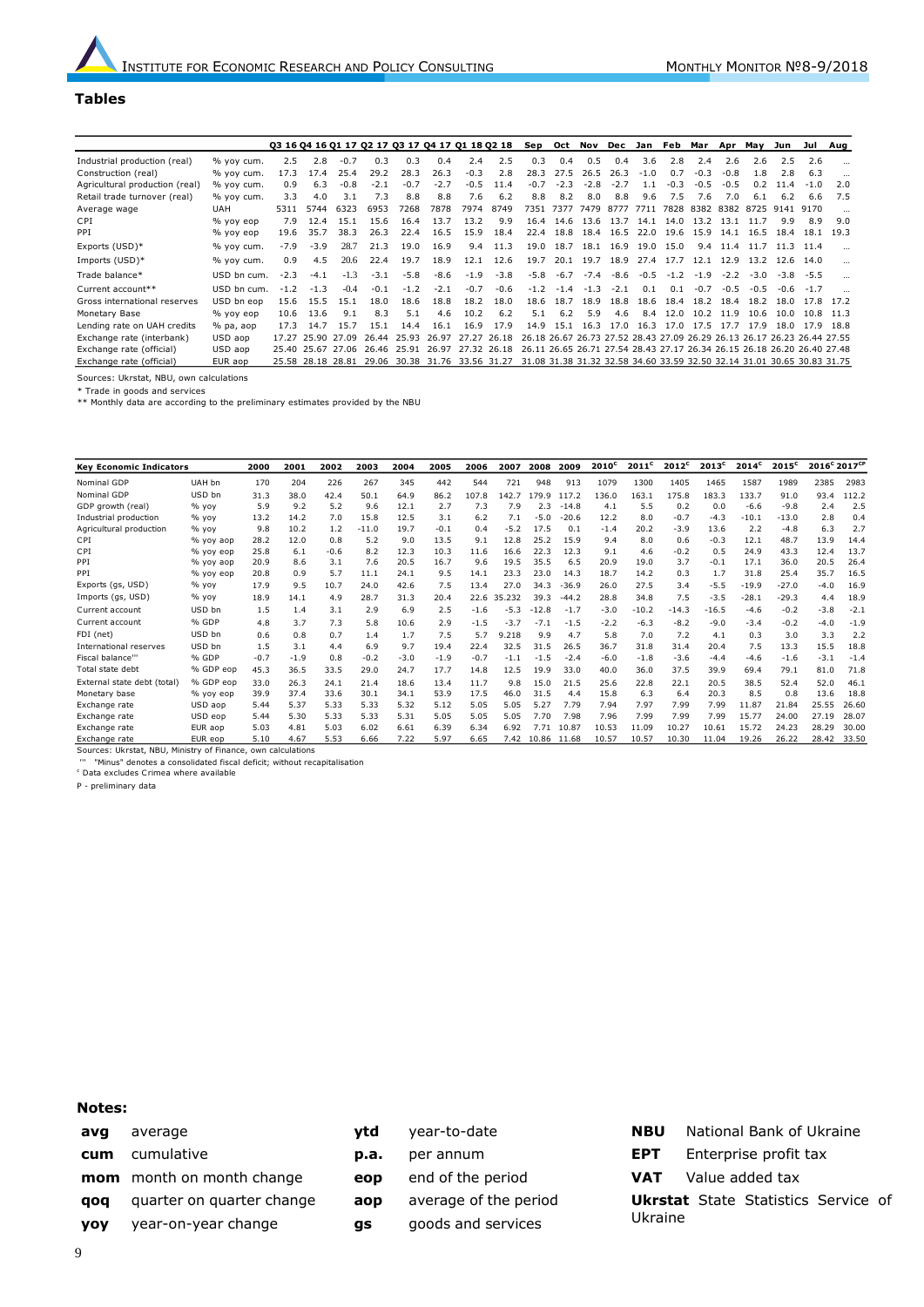#### **Quarterly trends**

| <b>National accounts</b>                                                |                       | Q <sub>2</sub> 13 | Q3 13       | 04 13       | Q1 14       | Q2 14       | Q3 14       |             |             |             |             |             | Q4 14 Q1 15 Q2 15 Q3 15 Q4 15 Q1 16 Q2 16 Q3 16 Q4 16 Q1 17 |             |             |             |             | Q2 17       | 03 17       | 04 17       | Q1 18       | 02 18       |
|-------------------------------------------------------------------------|-----------------------|-------------------|-------------|-------------|-------------|-------------|-------------|-------------|-------------|-------------|-------------|-------------|-------------------------------------------------------------|-------------|-------------|-------------|-------------|-------------|-------------|-------------|-------------|-------------|
| GDP                                                                     | UAH bn                | 354.8             | 398.0       | 408.6       | 316.9       | 382.4       | 440.5       | 447.1       | 376.0       | 456.7       | 567.0       | 588.8       | 455.3                                                       | 535.7       | 671<br>.5   | 722 G       | 591.0       | 664<br>8.   | 833.1       | 894.0       | 700.4       | 807.3       |
| GDP (real)                                                              | % yoy                 | $-1.2$            | $-1.1$      | 3.4         | -1.0        | $-4.3$      | $-5.3$      | $-14.4$     | $-16.0$     | $-14.5$     | $-7.0$      | $-2.4$      | 0.1                                                         | 1.7         | 2.7         | 4.6         | 2.8         | 2.6         | 2.4         | 2.2         | 3.1         | 3.8         |
| Household consumption (real)                                            | % vov                 | 8.7               | 6.8         | 6.3         | 3.3         | $-7.8$      | $-13.9$     | $-12.2$     | $-20.3$     | $-27.0$     | $-19.0$     | $-13.6$     | $-1.8$                                                      | 4.6         | 5.3         | 2.7         | 5.1         | 10.4        | 6.6         | 11.1        | 5.6         | 4.2         |
| State consumption (real                                                 | % yoy                 | $-0.9$            | $-1.5$      | $-2.9$      | $-5.9$      | 5.2         | 0.1         | 4.5         | 0.9         | $-5.6$      | $-0.8$      | 11.1        | 1.5                                                         | $-2.3$      | 1.0         | $-1.6$      | 7.9         | $-4.6$      | 7.4         | 3.2         | $-1.4$      | 11.0        |
| Gross fixed capital formation (real)                                    | % уоу                 | $-18.1$           | $-8.9$      | $-8.7$      | $-19.9$     | $-19.3$     | $-28.0$     | $-26.5$     | $-23.8$     | $-14.2$     | $-5.0$      | 1.5         | 5.4                                                         | 17.9        | 24.0        | 27.4        | 20.0        | 23.4        | 15.0        | 16.7        | 17.0        | 14.2        |
| Exports of goods and services (real)                                    | % уоу                 | $-13.5$           | $-6.8$      | $-4.5$      | $-5.1$      | $-2.3$      | $-16.8$     | $-31.1$     | $-21.9$     | $-18.0$     | $-6.8$      | $-3.5$      | $-4.1$                                                      | $-7.2$      | $-4.6$      | 9.8         | $-0.9$      | $-2.1$      | 7.2         | 8.8         | $-9.9$      | 0.1         |
| Imports of goods and services (real)                                    | % yoy                 | $-15.7$           | 1.7         | $-0.6$      | $-11.8$     | $-10.9$     | $-32.3$     | $-29.6$     | $-17.1$     | $-27.0$     | -11.5       | $-10.5$     | -3.0                                                        | 0.8         | 17.9        | 20.1        | 5.4         | 9.4         | 13.3        | 20.5        | $-5.4$      | 3.0         |
| Agriculture, fishing, forestry (real)*                                  | % yoy                 | 21.7              | $-2.8$      | 36.5        | 5.7         | $-9.1$      | 25.6        | $-20.6$     | $-4.7$      | $-11.6$     | $-3.8$      | $-2.5$      | $-1.7$                                                      | 0.6         | 1.8         | 18.3        | $-0.7$      | $-2.9$      | $-0.1$      | $-6.4$      | $-0.5$      | 19.3        |
| Manufacturing industry (real)*                                          | % yoy                 | $-9.9$            | $-10.6$     | $-9.8$      | $-3.2$      | $-5.4$      | $-12.7$     | $-13.2$     | $-25.2$     | $-22.5$     | $-9.2$      | $-2.3$      | 8.2                                                         | 4.1         | 0.3         | 2.7         | 3.6         | 5.3         | 5.0         | 6.1         | 2.7         | 2.0         |
| Construction (real)*                                                    | % yoy                 | $-19.4$           | $-8.0$      | $-4.4$      | 4.7         | $-14.0$     | $-26.3$     | $-30.8$     | $-36.6$     | $-30.6$     | $-15.6$     | 6.0         | 8.6                                                         | 14.5        | 19.5        | 15.1        | 25.2        | 32.5        | 27.9        | 22.9        | 2.2         | 7.2         |
| Trade, repair services (real)*                                          | % yoy                 | $-1.2$            | 0.9         | 0.9         | -3.0        | $-7.2$      | $-18.4$     | $-26.6$     | $-26.5$     | $-19.9$     | $-14.2$     | 2.6         | 3.7                                                         | 7.6         | 3.8         | 1.9         | 3.1         | 3.9         | 5.1         | 7.9         | 5.8         | 3.4         |
| Transport (real)*                                                       | % yoy                 | $-0.8$            | 1.3         | 2.7         | $-7.8$      | $-10.9$     | $-10.1$     | $-11.0$     | $-10.5$     | $-2.4$      | 0.3         | 2.2         | 6.2                                                         | 3.5         | 0.9         | 2.6         | 4.6         | 3.8         | 5.4         | 3.3         | 0.3         | 2.7         |
| <b>Balance of payments (BPM6)</b>                                       |                       |                   |             |             |             |             |             |             |             |             |             |             |                                                             |             |             |             |             |             |             |             |             |             |
| Current account balance                                                 | USD bn                | $-2.3$            | $-6.0$      | $-5.0$      | $-1.3$      | $-0.8$      | $-1.2$      | $-1.4$      | $-0.1$      | 0.8         | 0.8         | 0.1         | $-1.1$                                                      | 1.1         | $-1.2$      | $-0.1$      | $-0.5$      | 0.2         | $-1.2$      | $-0.9$      | $-0.6$      | 0.0         |
| Current account balance                                                 | % of GDP              | $-5.1$            | $-12.1$     | $-9.8$      | $-3.5$      | $-2.5$      | $-3.3$      | $-4.3$      | $-0.4$      | 3.8         | 2.9         | 0.5         | $-6.0$                                                      | 5.2         | $-4.7$      | $-0.5$      | $-2.2$      | 0.8         | $-3.8$      | $-2.8$      | $-2.2$      | 0.1         |
| Trade balance in goods                                                  | USD <sub>m</sub>      | $-3677$           | $-7881$     | 5935        | $-2195$     | $-1185$     | $-1412$     | 2336        | $-1147$     | -496        | -689        | $-1123$     | $-1924$                                                     | $-665$      | $-2128$     | 2225        | -1451       | $-1923$     | 2828        | $-3170$     | $-2091$     | $-2186$     |
| Trade balance in services                                               | USD <sub>m</sub>      | 1504              | 2575        | 1066        | 937         | 443         | 456         | 686         | 487         | 255         | 110         | 241         | 152                                                         | 103         | $-170$      | 404         | 103         | 193         | 134         | 332         | 238         | 233         |
| Direct investment (FDI)**                                               | USD <sub>m</sub>      | 496               | 1510        | 991         | $-665$      | $-319$      | 725         | 558         | 397         | 907         | 890         | 818         | 1,366                                                       | 760         | 999         | 143         | 593         | 1,062       | 503         | 435         | 428         | 753         |
| Gross international reserves                                            | USD bn                | 23.2              | 21.6        | 20.4        | 15.1        | 17.1        | 16.4        | 7.5         | 10.0        | 10.3        | 12.8        | 13.3        | 12.7                                                        | 14.0        | 15.6        | 15.5        | 15.1        | 18.0        | 18.6        | 18.8        | 18.2        | 18.0        |
| Exchange rate (interbank), UAH/USD                                      | aop                   | 8.14              | 8.15        | 8.21        | 9.14        | 11.71       | 12.58       | 13.56       | 21.23       | 21.56       | 21.74       | 22.90       | 25.69                                                       | 25.23       | 17.27       | 25.90       | 27.09       | 26.44       | 25.93       | 26.97       | 27.27       | 26.18       |
| Exchange rate (official), UAH/USD                                       | aop                   | 7.99              | 7.99        | 7.99        | 8.86        | 12.71       | 12.58       | 13.56       | 21.18       | 21.62       | 21.69       | 22.33       | 25.68                                                       | 25.26       | 25.40       | 25.67       | 27.06       | 26.46       | 25.91       | 26.97       | 27.32       | 26.18       |
| <b>Fiscal indicators</b>                                                |                       |                   |             |             |             |             |             |             |             |             |             |             |                                                             |             |             |             |             |             |             |             |             |             |
| Consolidated fiscal revenues                                            | % of GDP              | 29.4              | 28.9        | 28.6        | 35.4        | 29.4        | 24.7        | 27.4        | 37.3        | 34.7        | 29.8        | 31.3        | 35.9                                                        | 32.9        | 27.7        | 35.6        | 37.3        | 41.4        | 29.4        | 30.8        | 35.5        | 32.9        |
| Personal income tax                                                     | % of GDP              | 5.1               | 4.6         | 4.8         | 5.1         | 4.7         | 4.2         | 5.0         | 5.5         | 5.3         | 4.5         | 5.1         | 6.3                                                         | 6.3         | 5.3         | 5.6         | 6.6         | 6.9         | 5.7         | 6.0         | 7.0         | 7.0         |
| Enterprise profits tax                                                  | % of GDP              | 3.4               | 3.0         | 3.0         | 4.9         | 2.5         | 1.9         | 1.5         | 4.4         | 1.7         | 1.2         | 1.3         | 3.5                                                         | 2.1         | 1.9         | 2.8         | 2.5         | 3.1         | 2.2         | 2.3         | 4.5         | 3.1         |
| Value-added tax                                                         | % of GDP              | 9.0               | 8.1         | 8.4         | 8.7         | 9.5         | 6.8         | 10.1        | 11.4        | 9.1         | 8.0         | 8.2         | 11.7                                                        | 11.4        | 8.1         | 9.3         | 13.6        | 10.2        | 9.1         | 10.1        | 12.1        | 11.1        |
| Excise tax                                                              | % of GDP              | 2.6               | 2.3         | 2.2         | 2.5         | 3.0         | 3.0         | 2.8         | 3.3         | 3.4         | 3.0         | 3.1         | 4.1                                                         | 5.1         | 4.1         | 3.9         | 4.4         | 4.3         | 3.7         | 4.0         | 3.7         | 3.7         |
| Consolidated fiscal expenditures                                        | % of GDP              | 35.8              | 30.1        | 35.9        | 35.2        | 34.7        | 27.2        | 35.5        | 33.5        | 34.9        | 26.1        | 41.9        | 35.1                                                        | 35.5        | 30.7        | 38.6        | 36.6        | 34.2        | 30.7        | 39.9        | 36.0        | 37.8        |
| Current expenditures                                                    | % of GDP              | 33.9              | 28.2        | 33.2        | 34.8        | 33.7        | 25.8        | 33.6        | 31.8        | 33.6        | 24.0        | 38.0        | 34.3                                                        | 33.9        | 27.8        | 33.0        | 35.7        | 32.0        | 27.9        | 33.6        | 34.9        | 34.7        |
| Capital expenditures                                                    | % of GDP              | 1.9               | 1.9         | 2.8         | 0.5         | 1.0         | 1.4         | 1.9         | 1.7         | 1.3         | 2.1         | 3.9         | 0.9                                                         | 1.7         | 2.9         | 5.6         | 0.9         | 2.2         | 2.8         | 6.3         | 1.0         | 3.1         |
| Consolidated fiscal balance                                             | % of GDP              | $-6.3$            | $-1.5$      | $-7.3$      | 0.1         | $-5.3$      | $-2.8$      | $-8.8$      | $-3.7$      | $-0.4$      | 3.6         | $-10.8$     | 0.8                                                         | $-2.8$      | $-3.0$      | $-3.2$      | 0.7         | 7.2         | $-1.3$      | $-9.4$      | $-0.4$      | $-0.8$      |
| Privatisation receipts                                                  | % of GDP              | 0.0               | 0.2         | 0.1         | 0.0         | 0.0         | 0.0         | 0.1         | 0.0         | 0.0         | 0.0         | 0.0         | 0.0                                                         | 0.0         | 0.0         | 0.0         | 0.0         | 0.0         | 0.4         | 0.0         | 0.0         | 0.0         |
| <b>Banking system</b>                                                   |                       |                   |             |             |             |             |             |             |             |             |             |             |                                                             |             |             |             |             |             |             |             |             |             |
| Monetary aggregate M0                                                   | % yoy<br>cum          | 9.8               | 12.3        | 17.0        | 19.2        | 31.9        | 28.8        | 19.0        | 6.0         | $-1.3$      | $-6.2$      | $-0.1$      | -5.3                                                        | 0.3         | 8.0         | 11.2        | 7.8         | 7.2         | 4.7         | 5.8         | 11.2        | 11.7        |
| Monetary aggregate M2                                                   | % yoy<br>cum<br>% yoy | 17.9              | 19.2        | 17.5        | 17.7        | 13.4        | 14.2        | 5.4         | 9.0         | 3.1         | 5.6         | 4.0         | $-1.7$                                                      | 6.3         | 12.6        | 10.9        | 6.7         | 6.5         | 6.6         | 9.6         | 8.7         | 9.7         |
| Household deposits in national currency                                 | cum<br>% yoy          | 26.5              | 33.4        | 38.0        | 7.9         | $-2.3$      | $-12.3$     | $-22.1$     | $-19.1$     | $-17.7$     | $-16.6$     | $-1.0$      | 4.3                                                         | 9.4         | 15.1        | 5.4         | 10.5        | 12.8        | 13.5        | 20.4        | 20.6        | 22.0        |
| Household deposits in foreign currency                                  | cum                   | 14.7              | 8.4         | 0.9         | 19.8        | 10.2        | 5.5         | 18.0        | 25.4        | 11.6        | 3.7         | $-2.4$      | $-16.1$                                                     | $-2.7$      | 12.1        | 10.9        | $-1.5$      | 1.4         | $-0.8$      | 3.3         | 2.2         | 2.5         |
| Com. bank credits in national currency                                  | % yoy<br>cum<br>% yoy | 7.4               | 10.2        | 16.9        | 12.3        | 4.9         | $-0.8$      | $-9.1$      | $-11.0$     | $-11.8$     | $-15.8$     | $-20.8$     | $-16.6$                                                     | $-13.3$     | $-1.5$      | 16.4        | 17.1        | 21.3        | 19.0        | 13.0        | 15.2        | 13.1        |
| Com. bank credits in foreign currency                                   | cum<br>% yoy          | $-0.4$            | 0.8         | 2.8         | 36.4        | 38.5        | 49.1        | 53.5        | 58.4        | 29.2        | 18.7        | 15.9        | $-15.0$                                                     | $-2.0$      | 2.0         | -9.9        | $-21.4$     | $-18.3$     | $-19.4$     | $-9.7$      | $-2.9$      | 0.4         |
| Long-term com. bank credits                                             | cum                   | $-2.7$            | $-0.5$      | 2.9         | 26.3        | 24.4        | 24.6        | 21.7        | 17.9        | 3.1         | -5.7        | -10.5       | $-18.1$                                                     | $-10.3$     | $-1.1$      | 19.2        | 14.8        | 18.7        | $-6.8$      | $-5.7$      | $-12.9$     | $-12.1$     |
| Long-term com. bank credits<br>Average lending rate on national         | % of total            | 55.7              | 55.1        | 53.2        | 58.5        | 59.1        | 59.8        | 59.5        | 58.5        | 57.6        | 60.7        | 55.4        | 55.6                                                        | 55.8        | 55.9        | 64.9        | 67.2        | 66.8        | 53.0        | 60.1        | 54.6        | 54.7        |
| currency credits<br>Average lending rate on foreign<br>currency credits | % n.a<br>%p.a         | 15.3<br>9.7       | 15.3<br>9.6 | 16.5<br>8.8 | 18.4<br>8.7 | 17.5<br>9.4 | 16.4<br>9.2 | 16.6<br>8.8 | 19.9<br>8.2 | 23.1<br>9.3 | 21.1<br>9.2 | 20.7<br>9.1 | 20.0<br>8.9                                                 | 20.9<br>9.1 | 17.3<br>8.3 | 14.7<br>8.5 | 15.7<br>8.0 | 15.1<br>8.0 | 14.4<br>7.2 | 16.1<br>6.8 | 16.9<br>6.4 | 17.8<br>6.6 |
|                                                                         |                       |                   |             |             |             |             |             |             |             |             |             |             |                                                             |             |             |             |             |             |             |             |             |             |

Sources: National Bank of Ukraine, State Committee of Statistics, State Treasury, Ministry of Finance, Reuters, IER estimates \* change in value added